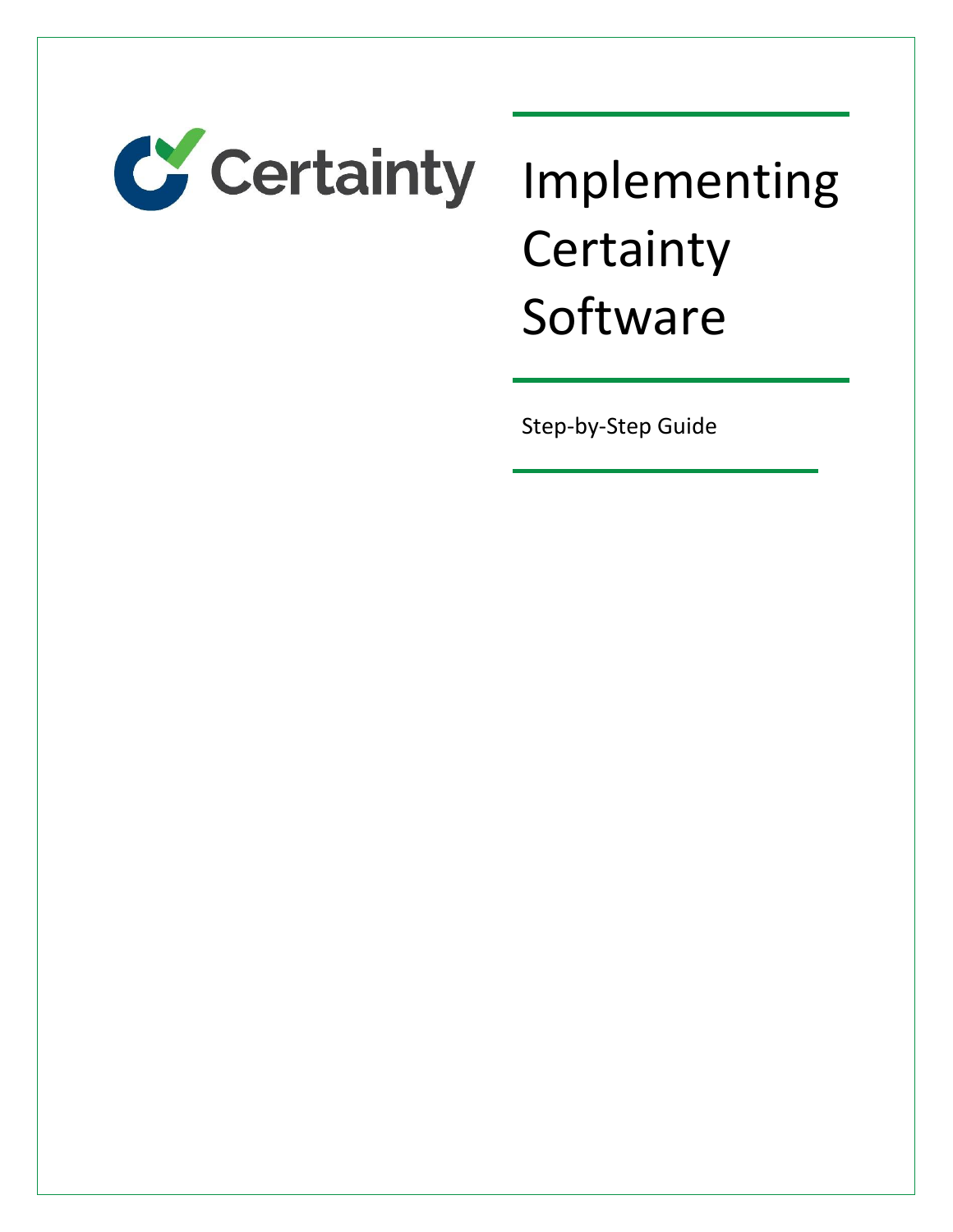# **Implementing Certainty Software**

Welcome and thank you for choosing Certainty! Certainty is used by more than 100,000 professionals worldwide to manage any checklist-based compliance, risk and performance improvement program.

Implementing Certainty is a 6 or 7-step process - depending on whether you want printable checklists of not. The initial set-up of your project on our servers is done by our team and is normally complete in a day or two once you have completed steps  $1 - 4$  below.

 $\leftarrow$   $\rightarrow$  C  $\Omega$  |

Home  $\geq$  Dashboard Dashboard

C Certainty

Dashboard Checklists - Actions - Reports - Administration -

The set up and configuration steps are as follows:

#### **1) Choose Your Certainty Web Address (URL)**

All instances of Certainty have their own unique web address (URL). The standard format is yourcompanyname.certaintysoftware.com. The same format will be used for both your Reporting & Administration portal (.com) and the browserbased checklist data entry portal (.mobi).

URL's must end with **.certaintysoftware.com** (and **.certaintysoftware.mobi** for browser-based checklist data entry) but you can choose the name that precedes this.

## **2) Decide If You Want to Keep Your Trial Data**

If you are moving from an existing Certainty trial, you can **choose to have your trial data migrated to your new Certainty project.** Alternatively, you can choose to start with a clean/empty database. Trial data includes all data in your Certainty trial such as checklists, completed checklist data, sites, site groups, users, notifications, etc.

#### **3) Prepare Certainty Project Data Upload Template (optional)**

If you would like us to bulk upload data (sites, site groups, users, user groups, etc.) into your Certainty project, we can easily do so using the *Certainty Project Data Upload Template*. This is an Excel spreadsheet and will be provided to you and you can download it [here.](http://www.certaintysoftware.com/) Once we have this back from you, we will upload your data into your new instance of Certainty.



https://yourcompanyname.certaintysoftware.com

## **4) Customize your Instance (optional)**

With Certainty you can customize the look and feel of your instance. Its optional (some customers do, some don't) but it does seem to help with user buy-in and participation.

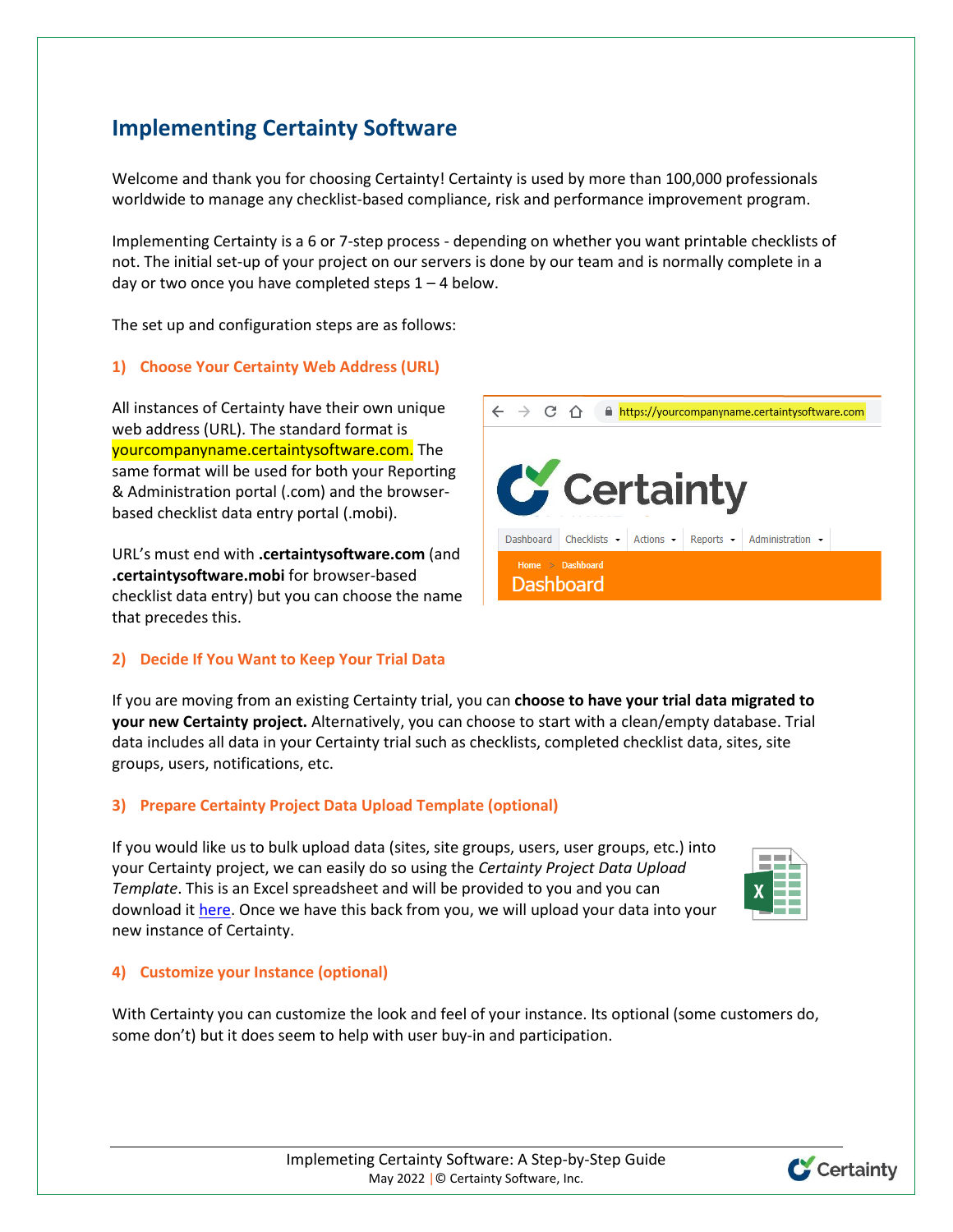If you want to customize the interface of your instance, all we need is your company logo and corporate style guide for your company colors.

# **5) System Administrator Training**

Although Certainty is very easy to learn and use, to make sure you get the best results from your project we recommend at least some training for your System Administrators. **This training should** 

**be completed before you start your project and be attended by your company's Certainty Project Leads and any others who will be System Administrator(s).** 

 $000$ 

# **6) Set Up Checklists (Digital - Browser & Certainty App Checklist Submission)**

Your System Administrators can create, edit and manage checklists at any time in the Certainty Reporting & Administration portal (.com URL). There you will also find user tutorials on how to use the Checklist Builder and building checklists is also covered in the System Administrator training (above).

# **7) Set Up Printable, Paper-based Checklists (optional)**

If you want your team to be able to conduct audits and inspections using pen and paper, then we need to work with you to configure checklists that can be printed and read by our 'scan-to-email' - optical recognition (OCR) technology.

To do so, we need to create a Checklist Template and the subsequent printable checklists based on that template.

Once this is done, these checklists can be printed directly from Certainty and sent into your instance using any standard office scanner and the scan-toemail address provided in your *Getting Started* document along with the Certainty app download instructions, app activation code and your users' initial login credentials.

The steps for setting up a paper-based Checklist Template are as follows:

- i) You send us an example of the checklist you would like to be able to print and complete on paper. The example checklist can be sent to us in Word, Excel or even drawn out by hand, scanned and emailed to us. We just need an idea of the layout and format (paper size) you want for your checklist;
- ii) We configure a mock up of the checklist and send it back to you for comments, amendments and eventually approval;
- iii) Once the layout and format have been approved by you, we then configure the checklist to work with our OCR engine and send you PDF version of it;
- iv) You scan and email a BLANK TEST checklist and scan to the email address we will provide to you. This email address will follow the same format at the URL you choose for your project i.e. [yourcompanyname@certaintysoftware.com;](mailto:yourcompanyname@certaintysoftware.com)
- v) We verify that the test has been received and digitized properly by our OCR tool;

vourcompany



Implemeting Certainty Software: A Step-by-Step Guide May 2022 | © Certainty Software, Inc.